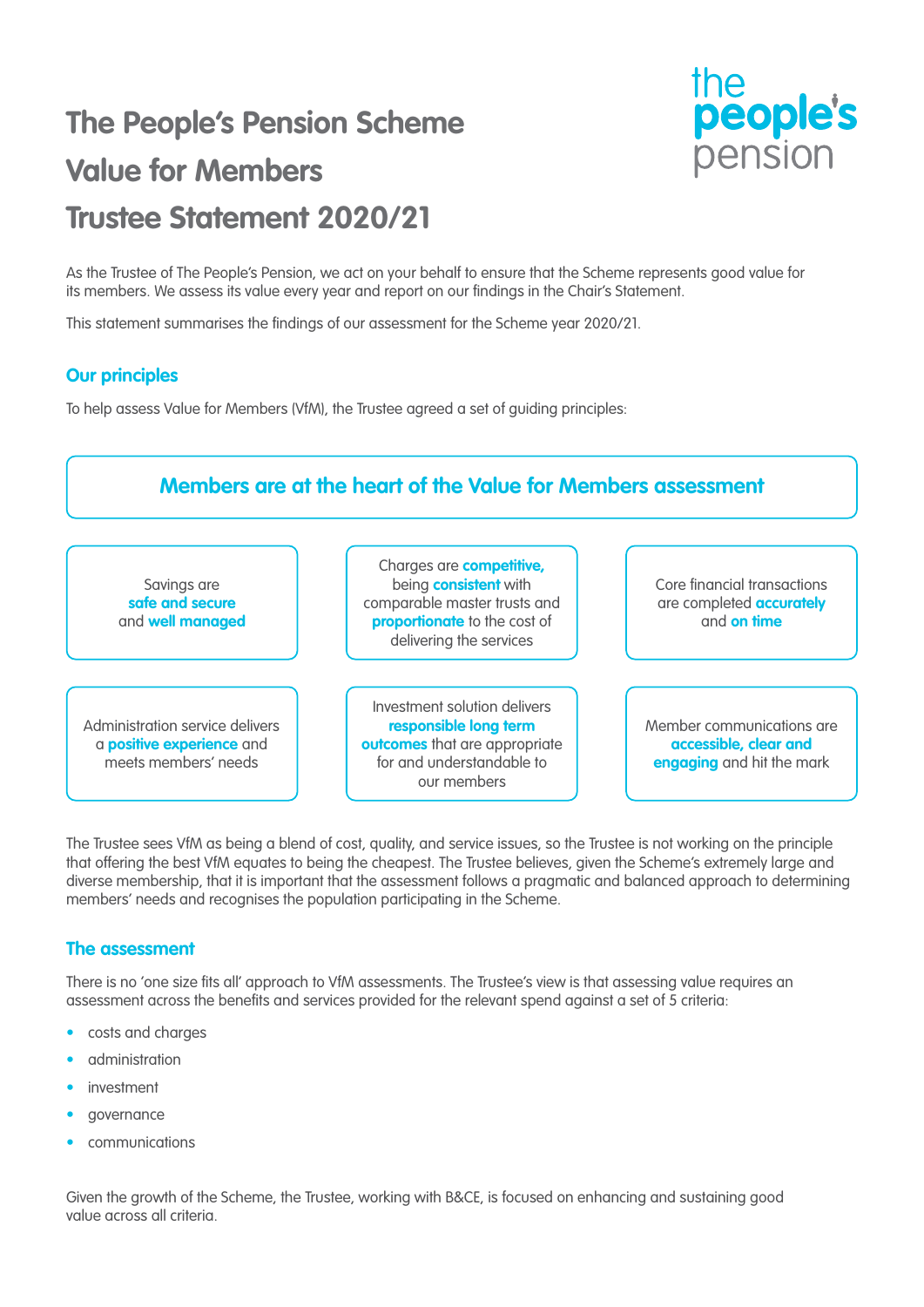## **The results**

**In summary, and taking these factors into consideration, the Trustee believes that The People's Pension provides members with a good quality Scheme and services at a competitive cost that will deliver good member outcomes. It therefore believes the Scheme offers good Value for Members. The Trustee and B&CE are committed to continue to work together to further enhance and sustain member value.**

In coming to this view, the Trustee considered that:

**Member-borne costs and charges** are in line with (and for most members marginally lower) the alternative schemes considered. As such, the charges are considered both competitive and fair.

The following changes are either planned or in progress which are expected to enhance the offering further:

- **1.** There are industry developments and future scheme enhancements items aimed at encouraging members to consolidate their pots, most notably a pension dashboard to allow members to view their defined contribution pensions on a single website. Operating multiple pots is generally inefficient for the pensions industry and as such, members can generally benefit from reduced costs by consolidating their pots within the Scheme.
- **2.** The Scheme's charging structure has been amended in 2021 to remove the annual charge of £2.50 for pots with a value of £102.50 or less, to align to the Department for Work and Pensions response to the 'Review of the default cap and standardised cost disclosure' consultation.

**Investment performance** – the value added to date through investment performance has been significant. The Scheme has provided returns ahead of its objectives and the average in the market, with less risk being taken to achieve that return than the market average and with better risk adjusted returns than the reference portfolio.

The increasing focus on responsible investment is an area of the management of investment strategies that has improved materially in recent years and which we believe is increasingly viewed as an area of strength.

The following is planned to further increase value:

- **1.** Further investment into the in-house capacity of the investment team at B&CE. This is expected to increase value and enable improvement in the quality of the investment offering through enhanced control and governance.
- 2. Continued progress on socially responsible investing, removing exposure to the most damaging activities within our portfolio, whilst seeking investment and engagement opportunities with companies, to improve the financial outcomes for our Scheme membership. Working more closely with our investment managers to increase the value of the partnerships we have, whilst prioritising and setting engagement priorities.

**Scheme administration** continues to be a challenge due to the volume of calls and queries received by the team. Given the unique operating environment because of Covid-19, we believe the Administrator performed well, given the circumstances and need to protect staff health and safety, this is evident by exceptionally low complaint volumes. Despite the challenges of the pandemic, the Administrator ensured that core financial transactions (contributions, transfers, claims, etc.) continued to be processed accurately and in a timely manner.

We believe that the Administrator's new operating model brings a level of flexibility and scalability that is capable of standing the Scheme in good stead over the coming years, although there will be a need for continued innovation and investment in administration technology.

The Trustee welcomed the improved resource profile that will help B&CE deliver on their programme of continued development and enhancement, such as a web-chat service, which will ultimately improve customer outcomes.

**Scheme governance and management** – the Scheme operates to strong governance standards, bolstered by professional advice received via the Trustees' third-party advisers and continues to satisfy the requirements around Trustees' 'knowledge and understanding'. During the Scheme year the Trustee Board expanded from 5 to 6 Trustee Directors. This has strengthened the overall skills and experience on the Board.